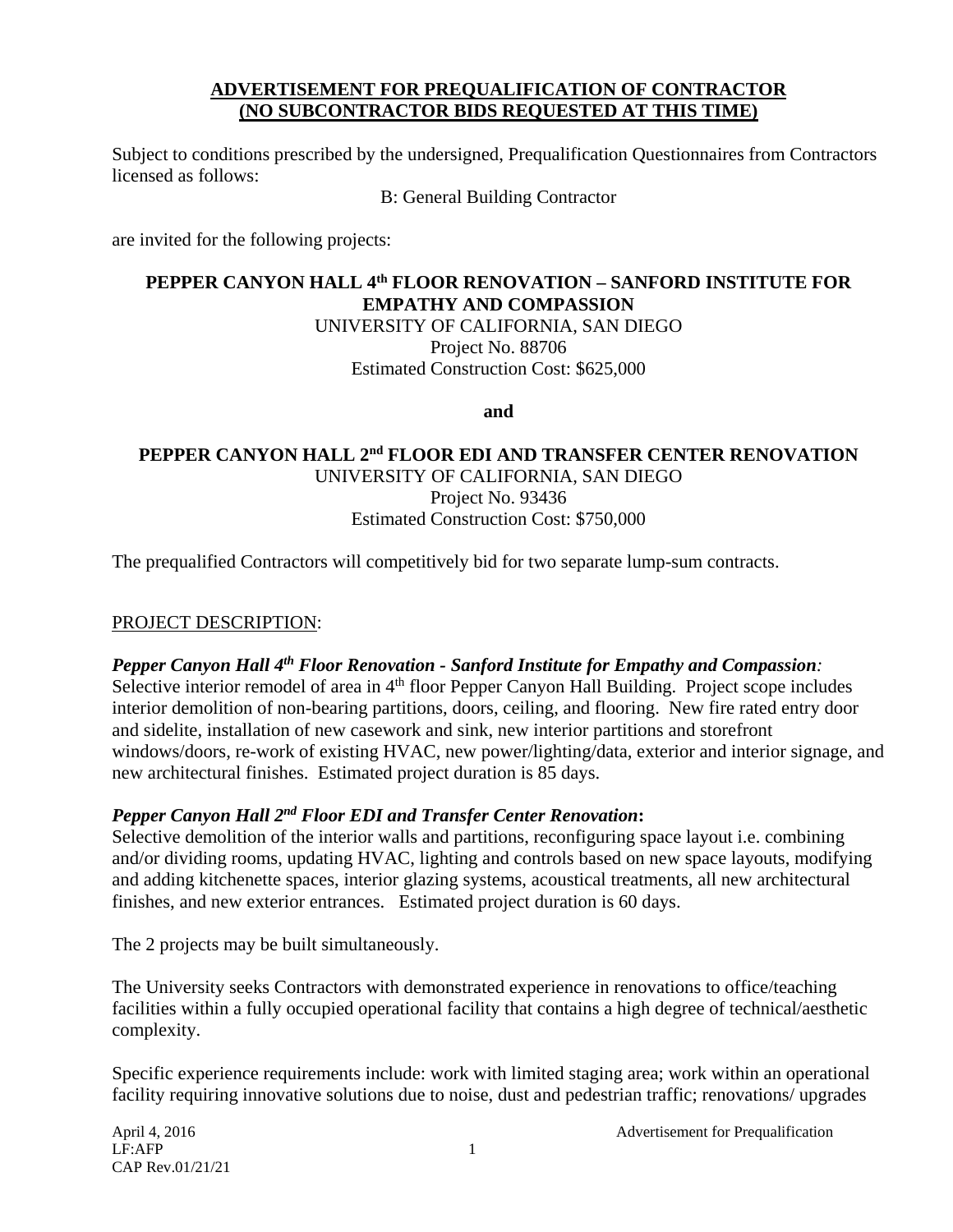to existing operational space; MEP improvements; ADA improvements and complex architectural features.

The Contractor shall have demonstrated an average annual business revenue of at least \$5 million over the last five (5) consecutive years. The Contractor must have demonstrated experience on their best three (3) comparable projects with the Contractor providing services as Prime General Contractor within the last five  $(5)$  years.

Projects should have possessed the following construction challenges: complex critical path phasing plan and execution; work with limited staging area; work within an operational facility requiring innovative solutions due to noise, dust and pedestrian traffic; renovations/ upgrades to existing operational space; MEP improvements; ADA improvements and complex architectural features.

To view and download the Prequalification Questionnaire go to [http://plandesignbuild.ucsd.edu.](http://plandesignbuild.ucsd.edu/) At the top of page, click Consulting & Contracting Opportunities  $\rightarrow$  Contractors. Under Work Available for Bid click on this project and download all prequalification files attached.

**Prequalification Submission**: Each prospective Contractor must submit electronically one (1) complete prequalification questionnaire in PDF format. Prequalification Questionnaires shall be emailed to the following email address(es):

Hiroko Wilson, Contracts Administrator Email: [hwilson@ucsd.edu](mailto:hwilson@ucsd.edu) Cc: [klsantiago@ucsd.edu](mailto:klsantiago@ucsd.edu)

## **No Prequalification Questionnaire will be received after 12:00 P.M., Friday, November 19, 2021.**

Confidentiality of the information provided will be respected to the extent permitted by law.

Response to the Prequalification Questionnaire must be submitted on the forms contained within the Prequalification Questionnaire available at the address above.

All information requested in these forms must be provided in order to be considered "responsive" to the requirements of the prequalification. The University contacts are Sam Farmer, Facilities Management Senior Project Manager (858) 265-5474 or Rhonda Mitchell, Contracts Manager, Capital Program Management (858) 822-3126.

In lieu of mandatory Prequalification Meeting, Intent to Submit in writing (via email to Hiroko Wilson [hwilson@ucsd.edu](mailto:hwilson@ucsd.edu) and Sam Farmer [sfarmer@ucsd.edu\)](mailto:sfarmer@ucsd.edu) must be received by **4:00 PM, Friday, November 5, 2021** in order for your firm to submit Prequalification Questionnaire.

UC San Diego encourages the participation of Small, Disadvantaged, Minority-owned, Women-owned and Service/Disabled Veteran-owned Business Enterprises (S/D/M/W/DVBE's) and is committed to promote a diverse pool of firms for our building programs. Potential bidders will be required to submit their small business outreach plan to the University as part of the prequalification process.